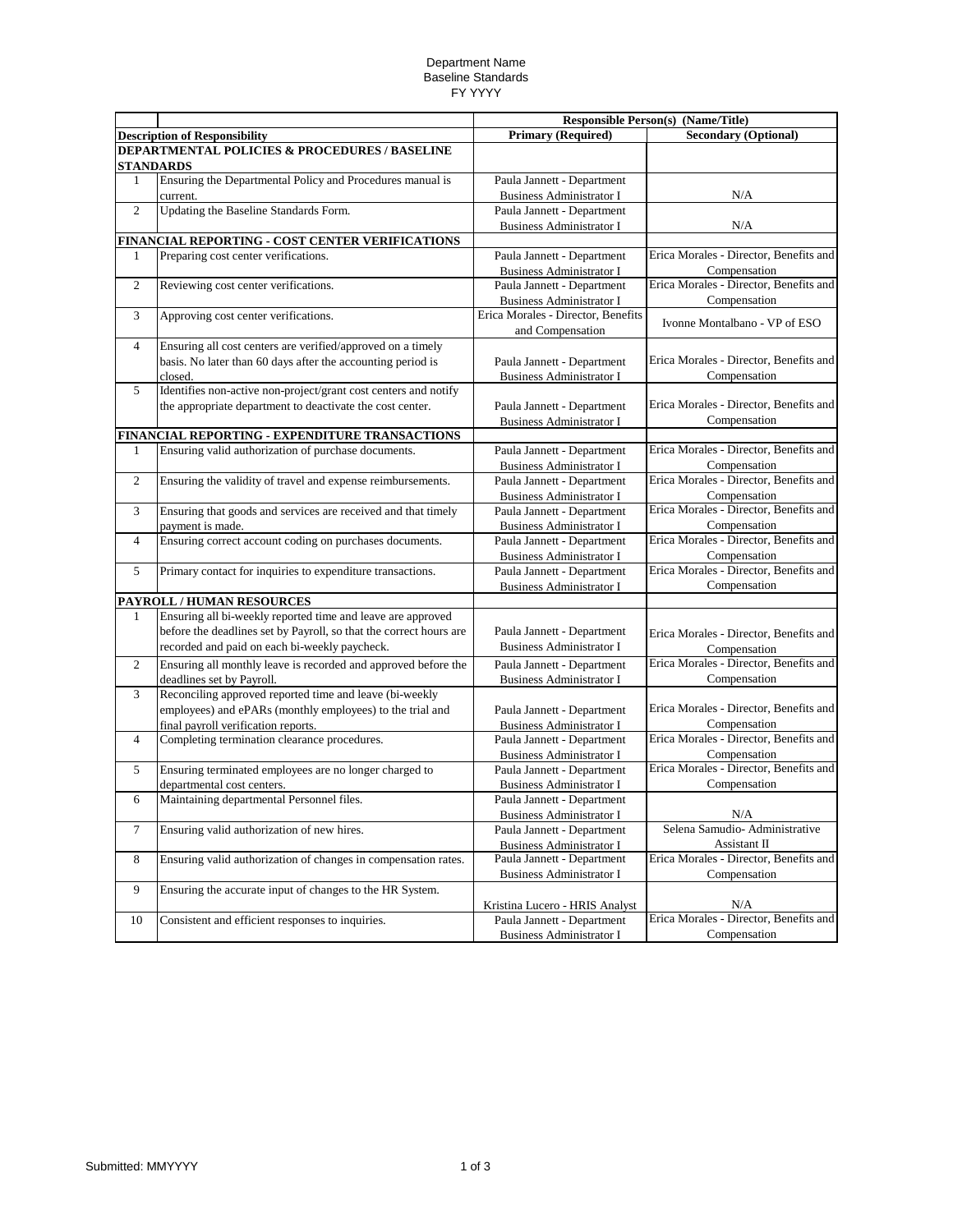## Department Name Baseline Standards FY YYYY

|                |                                                                                                                           | <b>Responsible Person(s) (Name/Title)</b>                     |                                                           |
|----------------|---------------------------------------------------------------------------------------------------------------------------|---------------------------------------------------------------|-----------------------------------------------------------|
|                | <b>Description of Responsibility</b>                                                                                      | <b>Primary (Required)</b>                                     | <b>Secondary (Optional)</b>                               |
|                | <b>CASH HANDLING</b>                                                                                                      |                                                               |                                                           |
| $\mathbf{1}$   | Collecting cash, checks, etc.                                                                                             | Selena Samudio- Administrative<br>Assistant II                | Paula Jannett - Department Business<br>Administrator I    |
| $\overline{c}$ | Prepares Departmental Deposit Form.                                                                                       | Selena Samudio- Administrative<br>Assistant II                | Paula Jannett - Department Business<br>Administrator I    |
| 3              | Approves Departmental Deposit Form.                                                                                       | Paula Jannett - Department<br><b>Business Administrator I</b> | Erica Morales - Director, Benefits and<br>Compensation    |
| $\overline{4}$ |                                                                                                                           | Selena Samudio- Administrative                                | Paula Jannett - Department Business                       |
|                | Transports deposit to the Cashiers Office.                                                                                | Assistant II                                                  | Administrator I                                           |
| 5              | Preparing Journal Entries.                                                                                                | Selena Samudio-Administrative<br>Assistant II                 | Paula Jannett - Department Business<br>Administrator I    |
| 6              | Verifying deposits posted correctly in the Finance System.                                                                | Paula Jannett - Department<br><b>Business Administrator I</b> | Erica Morales - Director, Benefits and<br>Compensation    |
| 7              | Adequacy of physical safeguards of cash receipts and                                                                      | Selena Samudio- Administrative                                | Paula Jannett - Department Business                       |
| 8              | equivalent.<br>Ensuring deposits are made timely.                                                                         | Assistant II<br>Paula Jannett - Department                    | Administrator I<br>Erica Morales - Director, Benefits and |
|                |                                                                                                                           | <b>Business Administrator I</b>                               | Compensation                                              |
| 9              | Ensuring all employees who handle cash have completed Cash<br>Security Procedures or Cash Deposit and Security Procedures | Paula Jannett - Department                                    | Selena Samudio-Administrative                             |
|                | training.                                                                                                                 | <b>Business Administrator I</b>                               | Assistant II                                              |
| 10             | Updating Cash Handling Procedures as needed.                                                                              | Paula Jannett - Department<br><b>Business Administrator I</b> | Erica Morales - Director, Benefits and<br>Compensation    |
| 11             | Consistent and efficient responses to inquiries.                                                                          | Paula Jannett - Department                                    | Erica Morales - Director, Benefits and                    |
|                |                                                                                                                           | <b>Business Administrator I</b>                               | Compensation                                              |
|                | PETTY CASH                                                                                                                |                                                               |                                                           |
| 1              | Preparing petty cash disbursements.                                                                                       | N/A                                                           | N/A                                                       |
| $\overline{c}$ | Ensuring petty cash disbursements are not for more than \$100.                                                            | N/A                                                           | N/A                                                       |
| 3              | Ensuring petty cash disbursements are made for only authorized<br>purposes.                                               | N/A                                                           | N/A                                                       |
| $\overline{4}$ | Approving petty cash disbursements.                                                                                       | N/A                                                           | N/A                                                       |
| 5              | Replenishing the petty cash fund timely.                                                                                  | N/A                                                           | N/A                                                       |
| 6              | Ensuring the petty cash fund is balanced after each<br>disbursement.                                                      | N/A                                                           | N/A                                                       |
|                | <b>CONTRACT ADMINISTRATION</b>                                                                                            |                                                               |                                                           |
| 1              | Ensuring departmental personnel comply with contract<br>administration policies/procedures.                               | Paula Jannett - Department<br><b>Business Administrator I</b> | Selena Samudio-Administrative<br>Assistant II             |
|                | PROPERTY MANAGEMENT                                                                                                       |                                                               |                                                           |
| 1              | Performing the annual inventory.                                                                                          | Selena Samudio-Administrative<br>Assistant II                 | Paula Jannett - Department Business<br>Administrator I    |
| $\overline{c}$ | Ensuring the annual inventory was completed correctly.                                                                    | Paula Jannett - Department                                    |                                                           |
|                | Tagging equipment.                                                                                                        | Business Administrator I<br>Selena Samudio-Administrative     | N/A                                                       |
| 3              |                                                                                                                           | Assistant II                                                  | Paula Jannett - Department Business<br>Administrator I    |
| $\overline{4}$ | Approving requests for removal of equipment from campus.                                                                  | Ivonne Montalbano - VP of ESO                                 | N/A                                                       |
|                | <b>DISCLOSURE FORMS</b>                                                                                                   |                                                               |                                                           |
| 1              | Ensuring all employees with purchasing influence complete the<br>annual Related Party disclosure statement online.        | Paula Jannett - Department<br><b>Business Administrator I</b> | Selena Samudio- Administrative<br>Assistant II            |
| $\overline{c}$ | Ensuring all full time, benefits eligible, exempt faculty and staff                                                       | Paula Jannett - Department                                    | Selena Samudio- Administrative                            |
|                | complete the Consulting disclosure statement online.                                                                      | <b>Business Administrator I</b>                               | Assistant II                                              |
| 3              | Ensuring that all Principal and Co-Principal Investigators                                                                |                                                               |                                                           |
|                | complete the annual Conflict of Interest disclosure statement for                                                         |                                                               |                                                           |
|                | the Office of Research and Sponsored Programs                                                                             | N/A                                                           | N/A                                                       |
|                | RESEARCH ADMINISTRATION                                                                                                   |                                                               |                                                           |
| 1              | Verifies that all grant cost centers contain positive budgetary                                                           |                                                               |                                                           |
|                | balances.                                                                                                                 |                                                               |                                                           |
|                |                                                                                                                           | N/A                                                           | N/A                                                       |
| $\overline{c}$ | Ensuring that research expenditures are covered by funds from<br>sponsors.                                                |                                                               |                                                           |
|                |                                                                                                                           | N/A                                                           | N/A                                                       |